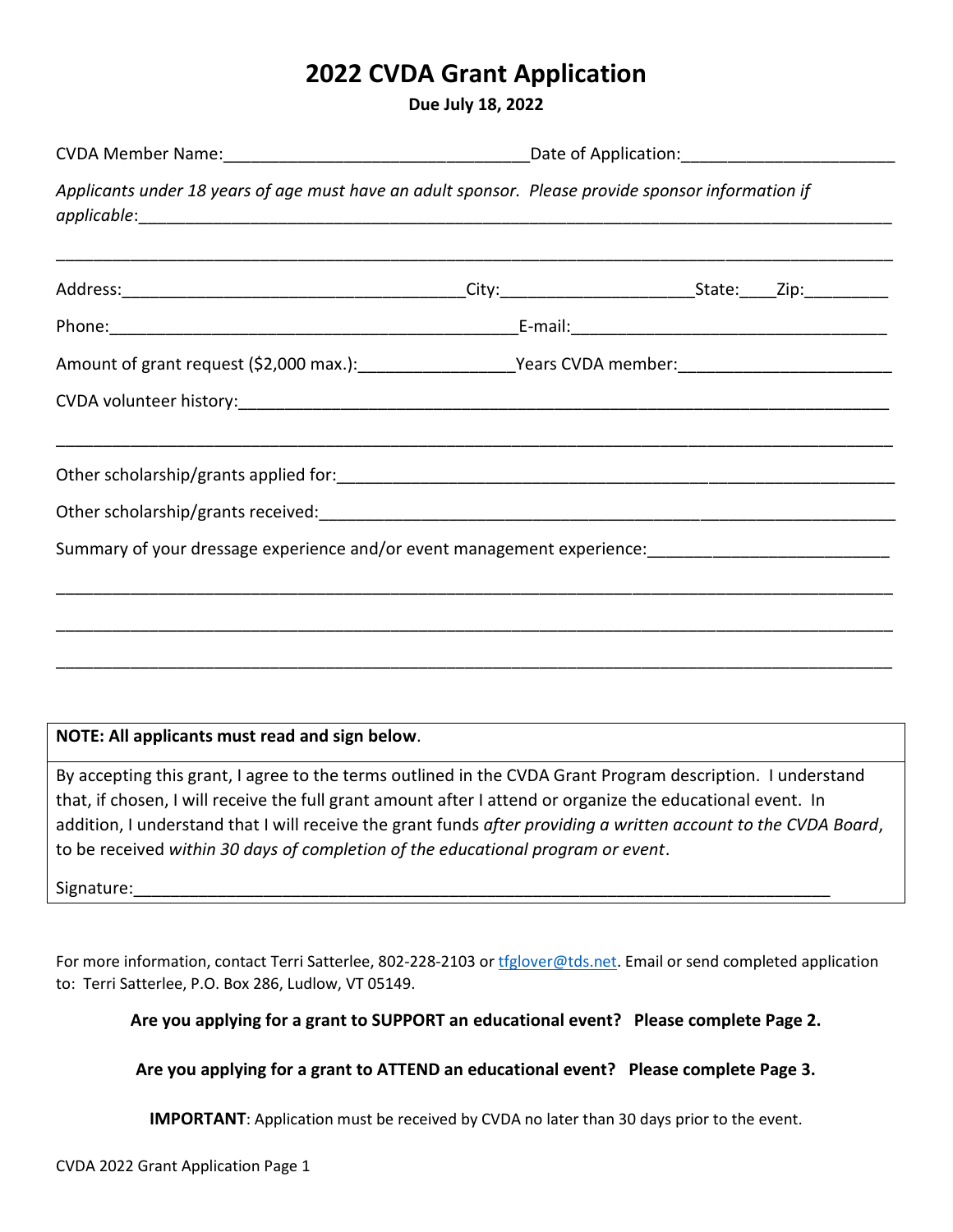## **Application for a Grant to SUPPORT an Educational Event**

| Describe the educational or instructional event to be conducted (be specific):________________________________ |                                                                                                                                                                                                                                                  |  |
|----------------------------------------------------------------------------------------------------------------|--------------------------------------------------------------------------------------------------------------------------------------------------------------------------------------------------------------------------------------------------|--|
|                                                                                                                |                                                                                                                                                                                                                                                  |  |
|                                                                                                                |                                                                                                                                                                                                                                                  |  |
|                                                                                                                |                                                                                                                                                                                                                                                  |  |
|                                                                                                                | How will this educational event help the participants? What is the need for this program?___________________________                                                                                                                             |  |
|                                                                                                                | How many people will participate in this event? Riders: __________________________________Classroom students: ________<br>How will participants be selected for this event? What levels of riders will participate? Who is the desired audience? |  |
|                                                                                                                |                                                                                                                                                                                                                                                  |  |
|                                                                                                                |                                                                                                                                                                                                                                                  |  |

Please attach a complete budget for the event/program, including all estimated expenses and income. Please send Pages 1 and 2, with an attached budget, to Terri Satterlee (see contact information on Page 1).